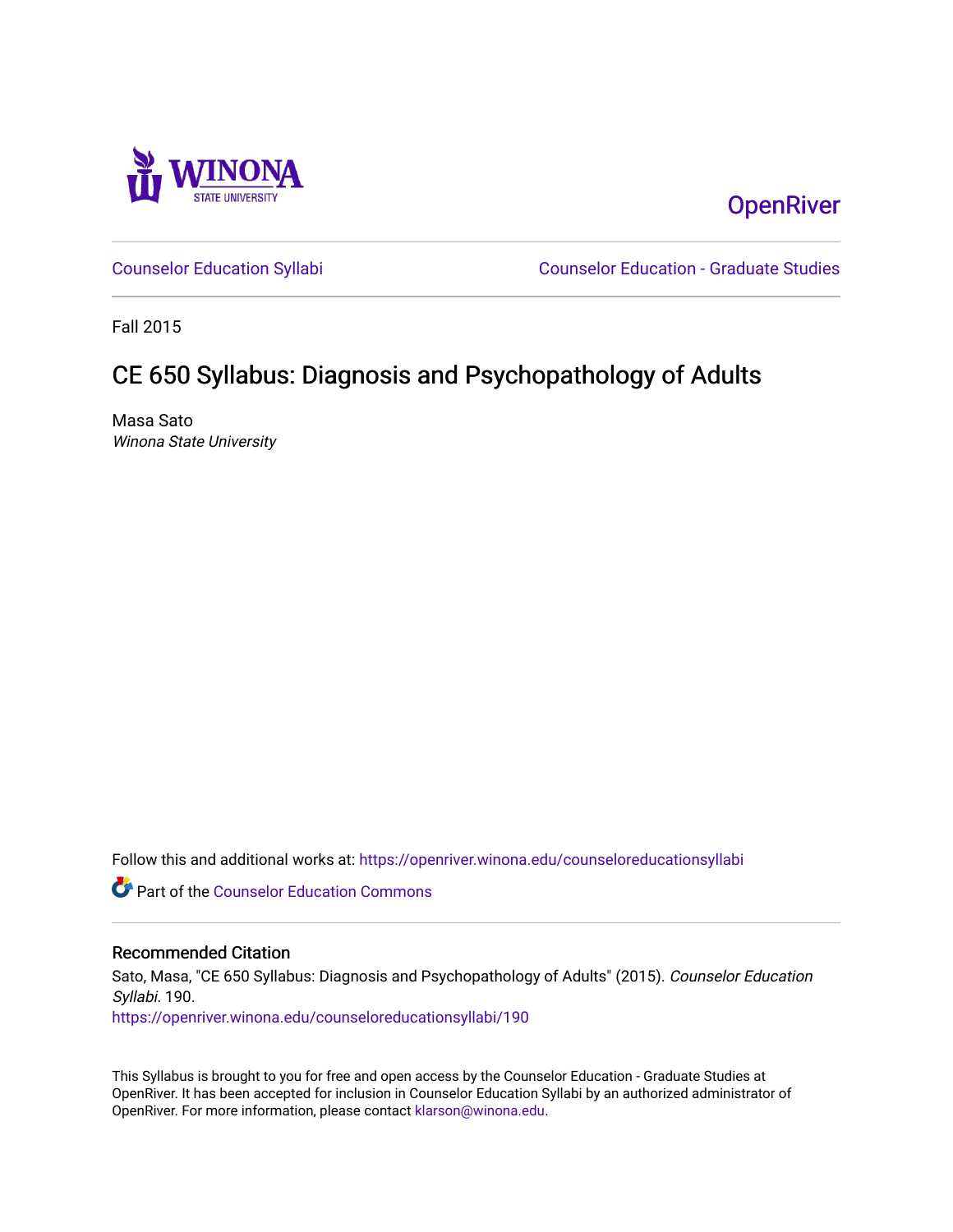

Winona State University College of Education Counselor Education Department CE 650 Diagnosis and Psychopathology of Adults Fall 2015

**Instructor:** Masa Sato, Ed.D., LMFT, LADC, RPT **Office Location:** WSU-Rochester, EA 209, 859 30<sup>th</sup> Ave. SE, Rochester, MN 55904 **Phone:** (507) 285-7481, Fax: (507) 285-7170 **E-mail:** [msato@winona.edu](mailto:msato@winona.edu) **Office Hours:** Tuesdays, Wednesdays & Thursdays (Rochester), 2:00 PM to 5:00 PM, or by appointment

## **GENERAL COURSE INFORMATION**

**Course Information:** Thursdays, 5:00 to 8:00 PM, WSU-Winona, Integrated Wellness Complex 145 **Course Description:** The purpose of this course is to introduce students to the etiology and classification of mental disorders as defined by the *Diagnostic and Statistical Manual of Mental Disorders,* **Fifth Edition** *(DSM-5).* Students will learn to utilize diagnostic information to conduct diagnostic interviews, conceptualize the presenting problem, and write diagnostic assessments in order to facilitate case management, treatment plan development, and therapeutic interventions with people seeking/receiving mental health counseling services. Instructional methodology will include lectures, case studies presented in class, diagnostic activities using dyadic and small group activities, and other instructional modalities designed to facilitate the learning process.

Prerequisites: Admission to the Counselor Education Department program at WSU

#### **Texts:**

Required:

- American Psychiatric Association. (2013). *Diagnostic and statistical manual of mental disorders, 5 th Ed*. Washington, DC: American Psychiatric Association. ISBN-13: 978-0890425558, ISBN-10: 0890425558
- Sommers-Flanagan, J. & Sommers-Flanagan, R. (2014) *Clinical interviewing, 5th Ed.* Hoboken, NJ: John Wiley & Sons, Inc. ISBN-13: 978-1118270042, ISBN-10: 1118270045

#### Suggested:

Barnhill, J. W. (Ed.). (2014). *DSM-5 clinical cases. 3rd Ed.* Washington, DC: American Psychiatric Association. ISBN-13: 978-1585624638 ISBN-10: 1585624632

Dziegielewski, S. F. (2015). *DSM-5 in action.* New York, NY: John Wiley & Sons, Inc.

- American Psychiatric Association. (2013). *Desk reference to the diagnostic criteria from DSM-5.* Washington, DC: American Psychiatric Association.
- Wiger, D. E. & Huntley, D. K. (2002). *Essentials of interviewing.* New York, NY: John Wiley & Sons, Inc.
- Maruish, M. E. (2002). *Essentials of treatment planning.* New York, NY: John Wiley & Sons, Inc.
- Jongsma, A. E., Peterson, L. M. & Bruce, T. J. (2014). *The complete adult psychotherapy treatment planner, 5th Ed.* New York: N.Y.: John Wiley & Sons, Inc.
- Wiger, D. E. (2012). *The psychotherapy documentation primer, 3rd Ed.* Hoboken, NJ: John Wiley & Sons, Inc. ISBN-13: 978-0470903964 ISBN-10: 0470903961
- Wiger, D. E. (2009). The clinical documentation sourcebook,  $4<sup>th</sup>$  Ed. Hoboken, NJ: John Wiley & Sons, Inc. ISBN-13: 978-0470527788 ISBN-10: 0470527781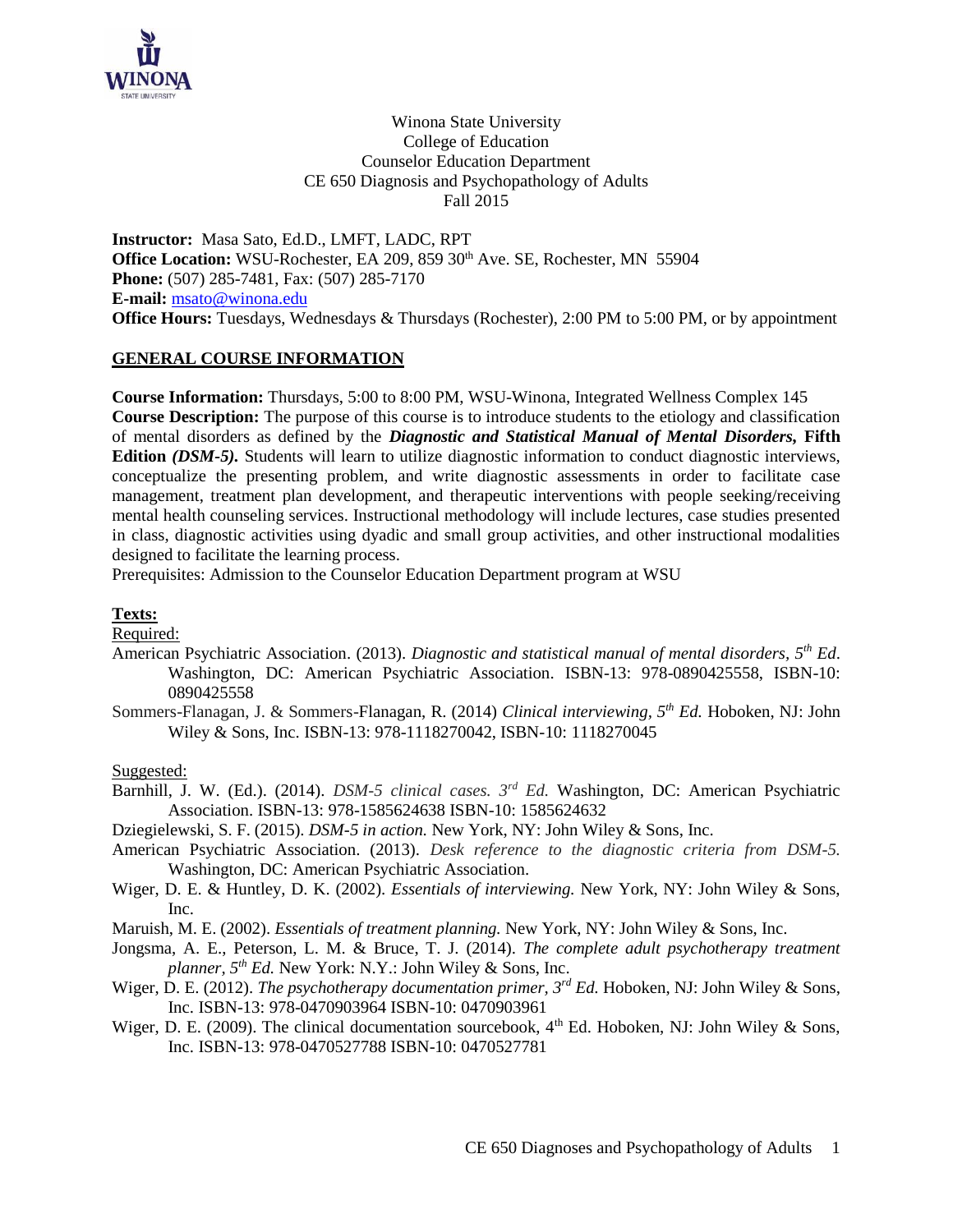

## **Course Objectives:**

- 1. Build an understanding of the basic principles of etiology, diagnosis, and treatment of mental and emotional disorders for adults.
- 2. Develop and demonstrate an understanding of the classification system used in the diagnosis of mental disorders.
- 3. Learn the diagnostic criteria for each of the categories of mental disorders.
- 4. Learn to make differential diagnoses.
- 5. Gain skills in developing and articulating clinical hypotheses of psychopathological behavior based on the assessment of behavioral and emotional data as well as mental status evaluation.
- 6. Learn to translate dysfunctional behavior, emotional disturbance and mental deficit into appropriate DSM categories.
- 7. Develop and implement appropriate treatment plans based on the gathering and synthesis of relevant information such as medical and mental health history, current symptoms, and assessment results.
- 8. Become familiar with managed care issues such as reimbursement, right to practice, access and privileges within the system.
- 9. Examine the ethical, legal, and therapeutic considerations relevant to the practice of mental health counseling.
- 10. Consider the multicultural issues inherent in the practice of mental health counseling.

# **2009 COUNCIL FOR ACCREDITATION OF COUNSELING AND RELATED EDUCATIONAL PROGRAMS (CACREP) RELATED STANDARDS:**

# Section III – CLINICAL MENTAL HEALTH COUNSELING

FOUNDATIONS

- 1. Demonstrates the ability to apply and adhere to ethical and legal standards in clinical mental health counseling.
- 2. Applies knowledge of public mental health policy, financing, and regulatory processes to improve service delivery opportunities in clinical mental health counseling.

# COUNSELING, PREVENTION, AND INTERVENTION

- 1. Uses the principles and practices of diagnosis, treatment, referral, and prevention of mental and emotional disorders to initiate, maintain, and terminate counseling.
- 2. Applies multicultural competencies to clinical mental health counseling involving case conceptualization, diagnosis, treatment, referral, and prevention of mental and emotional disorders.
- 3. Promotes optimal human development, wellness, and mental health through prevention, education, and advocacy activities.
- 4. Applies effective strategies to promote client understanding of and access to a variety of community resources.
- 5. Demonstrates appropriate use of culturally responsive individual, couple, family, group, and systems modalities for initiating, maintaining, and terminating counseling.
- 6. Demonstrates the ability to use procedures for assessing and managing suicide risk.
- 7. Applies current record-keeping standards related to clinical mental health counseling.
- 8. Provides appropriate counseling strategies when working with clients with addiction and cooccurring disorders.
- 9. Demonstrates the ability to recognize his or her own limitations as a clinical mental health counselor and to seek supervision or refer clients when appropriate.

# DIVERSITY AND ADVOCACY

- 1. Maintains information regarding community resources to make appropriate referrals.
- 2. Advocates for policies, programs, and services that are equitable and responsive to the unique needs of clients.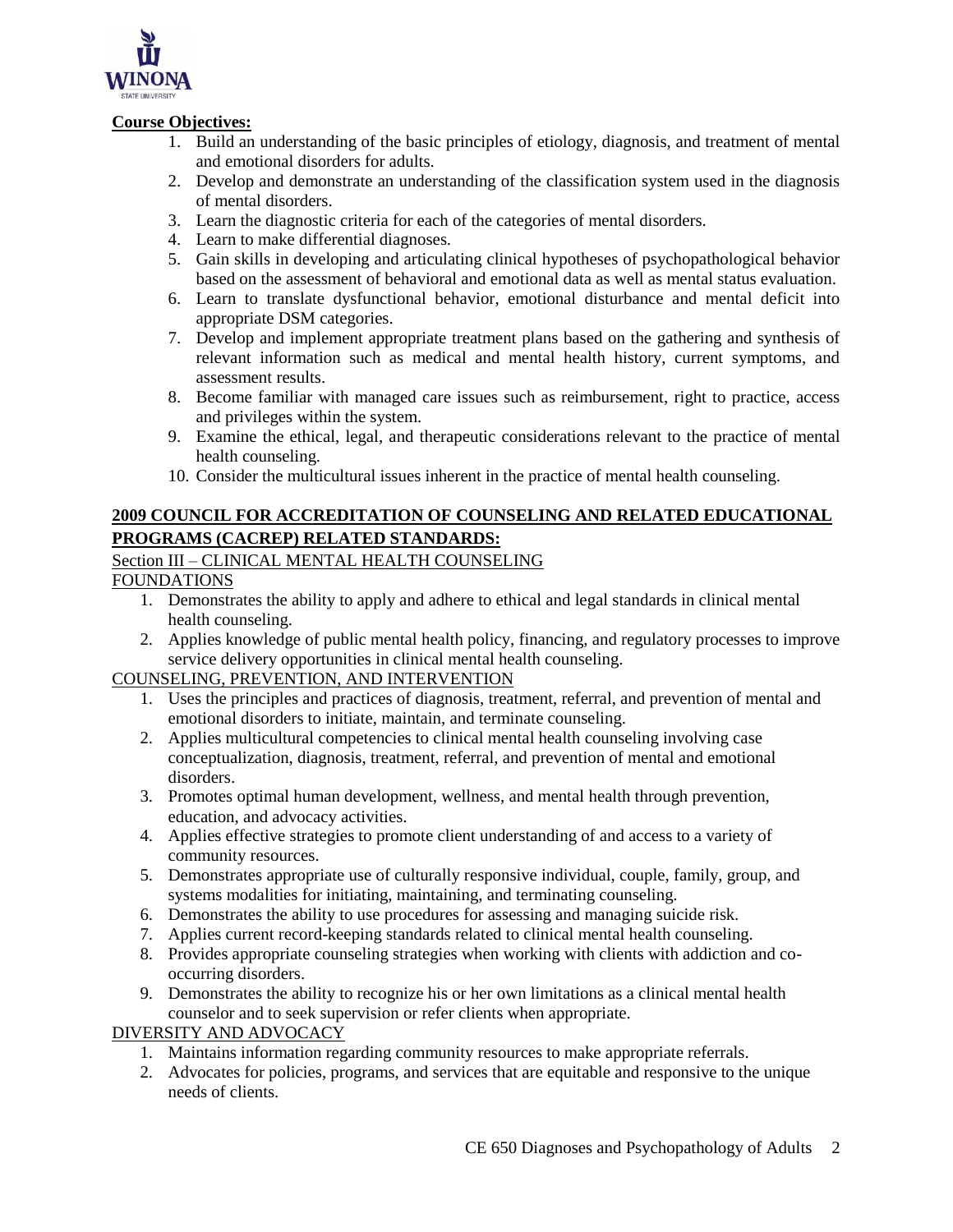

3. Demonstrates the ability to modify counseling systems, theories, techniques, and interventions to make them culturally appropriate for diverse populations.

## ASSESSMENT

- 1. Selects appropriate comprehensive assessment interventions to assist in diagnosis and treatment planning, with an awareness of cultural bias in the implementation and interpretation of assessment protocols.
- 2. Demonstrates skill in conducting an intake interview, a mental status evaluation, a biopsychosocial history, a mental health history, and a psychological assessment for treatment planning and caseload management.
- 3. Screens for addiction, aggression, and danger to self and/or others, as well as co- occurring mental disorders.
- 4. Applies the assessment of a client's stage of dependence, change, or recovery to determine the appropriate treatment modality and placement criteria within the continuum of care.

## RESEARCH AND EVALUATION

- 1. Applies relevant research findings to inform the practice of clinical mental health counseling.
- 2. Develops measurable outcomes for clinical mental health counseling programs, interventions, and treatments.
- 3. Analyzes and uses data to increase the effectiveness of clinical mental health counseling interventions and programs.

## DIAGNOSIS

- 1. Demonstrates appropriate use of diagnostic tools, including the current edition of the *DSM*, to describe the symptoms and clinical presentation of clients with mental and emotional impairments.
- 2. Is able to conceptualize an accurate multi-axial diagnosis of disorders presented by a client and discuss the differential diagnosis with collaborating professionals.
- 3. Differentiates between diagnosis and developmentally appropriate reactions during crises, disasters, and other trauma-causing events.

# **Course Requirements:**

**1. Attendance and Participation (14):** Attendance and participation in classroom activities are essential in order for the student to gain full benefit from this course. Throughout the course students will be required to critically evaluate, synthesize and articulate reading materials and information presented in class in order to develop intake, diagnosis, and treatment planning skills. Dyadic and small group diagnostic activities, assigned readings, and class discussions will serve as the foundation for achieving course learning outcomes. Students are expected to attend and contribute to the class by presenting their ideas, reactions, questions, and concerns in relation to class discussions. Students are expected to prepare for class by completing all readings and exercises assigned as scheduled prior to the class meeting. Students are required to bring the required textbooks to each class meeting and *attend all class sessions*. If there is a need to miss a class based on emergency, it is expected that the student will contact the instructor before the missed class. If it is necessary to miss more than two classes for any reason, the student should withdraw from the course.

 Note: Weather will undoubtedly interfere with class at times. Make smart decisions about winter travel and consult instructor before class time if possible regarding absences. In addition to the WSU homepage and local TV alerts, the instructor will provide updates about cancellations via email by 4 pm on the day of class. Absences due to extreme weather conditions will not result in points taken off final grade.

**2. Journal Article Critiques (11):** Students are responsible for locating one scholarly articles related to psychiatric diagnosis, diagnostic interview, or diagnostic assessment. Students will read the article and write a paper that is a 4-5 page, double-spaced critique which should contain the following: A cover page, one paragraph summarizing the article, one paragraph describing the pros and cons of the article, and one paragraph describing your opinion of the article, and a separate reference page. The paper must be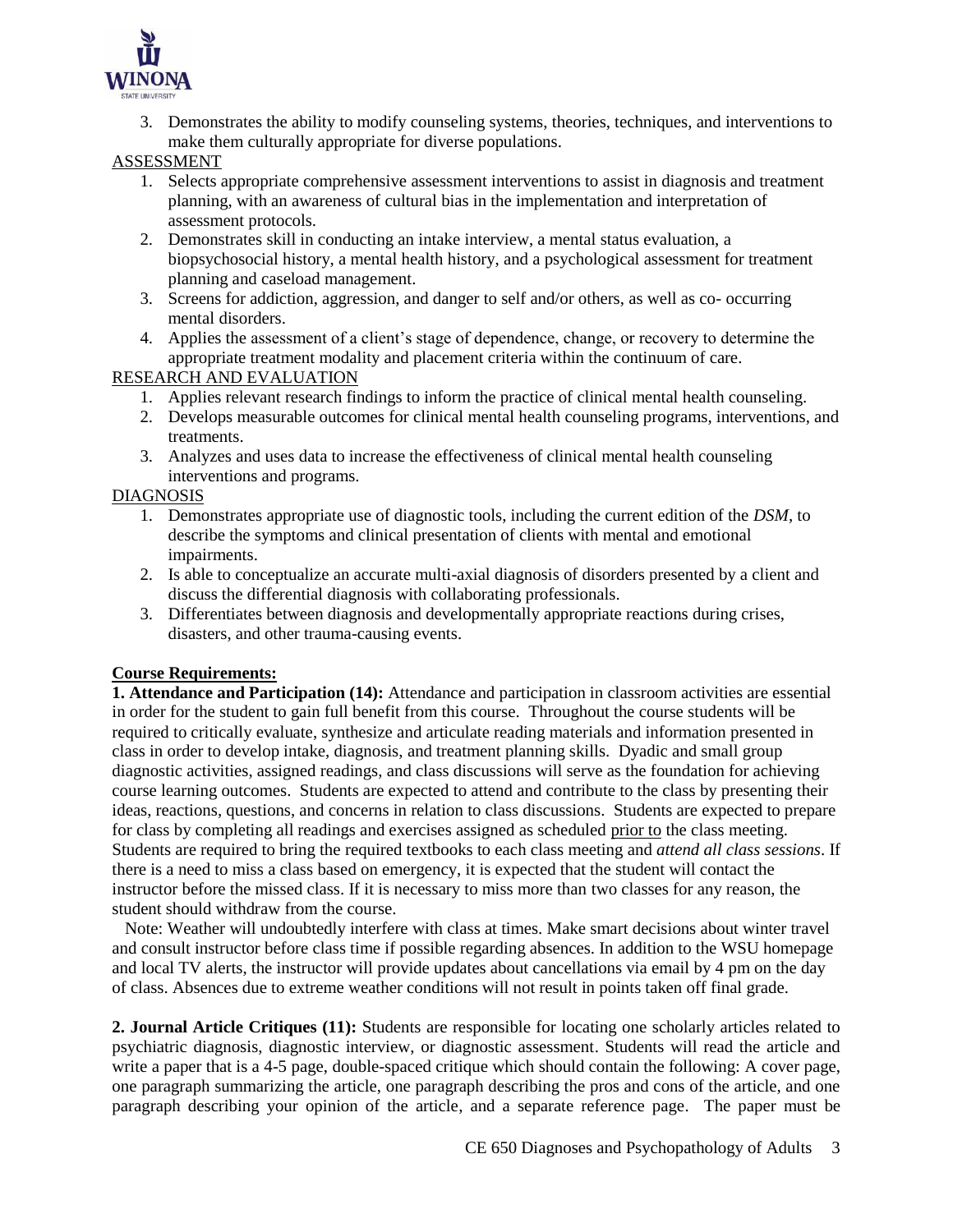

written in the APA format and submitted via the Drop Box in D2L. You have to have your paper reviewed by a writing tutor before submission. Be careful of plagiarizing which is basically not citing what you borrow from someone else.

**3. Case studies (50):** Clinical cases will be provided in class. Students will identify differential diagnoses in these cases by using DSM-5 criteria both individually and as a group of three students. Final diagnoses will be turned in after each discussion. You will formulate a Dx cheat sheet for diagnostic interviews.

**4. Movies (95):** Students will individually take notes on a diagnostic assessment form as they watch an assigned movie prior to each class. They as a group will discuss the notes (5 points each) and work on a diagnostic assessment based on the movie. DSM-5 criteria will be used when developing the diagnostic assessment. A representative group member will write up a comprehensive diagnostic assessment (DA) for each week (20 points each) instead of submitting a note. Each group member will submit a total of 3 comprehensive DAs. The rest of students will turn in the hard copies of notes after each discussion. Comprehensive DAs are to be submitted in the Drop Box on D2L.

**5. Case scenario/genogram/WHODAS/playing a role of a client (25):** Students will identify a person whom they know well (including themselves) and whose life is impacted by mental health. They write a case scenario based on the person's life story. They will first construct a family genogram and write a case scenario based on their knowledge. Please be mindful of confidentiality and alter identifiable information when you write a case scenario. However, they may have to make up information if they do not have sufficient information. Students as clients also fill out WHODAS prior to diagnostic interviews (DI). When students conduct DIs, other students play a role of a client and are interviewed based on their own case scenarios.

**6. Diagnostic interview (100):** Students will conduct two diagnostic interviews for 50 minutes each (15 points each) and write a comprehensive diagnostic assessment (20 points each) based on each interview. These interviews will be recorded for review. Students are also to write a reflection paper (2-3 pages) based on your experiences and the review of recording (15 points each). In these papers, you are to discuss how your experience was, what you noticed, what went well, what did not go well, and what to improve for the next diagnostic interview. Be sure to include the feedback from your peers. Throughout the semester, you will formulate a Dx cheat sheet to use in these interviews.

#### **Policy on Late or Unfinished Assignments:**

Late work is not accepted except in extreme circumstances and only with prior permission of the instructor. IMPORTANT: A grade of Incomplete (IP) will not be awarded except under extraordinary circumstances such as prolonged illness. If such circumstances arise, it is the student's responsibility to notify the instructor immediately.

**Confidentiality and Ethics Information:** Students are bound by the 2014 *[ACA Code of Ethical Ethics](http://www.counseling.org/Resources/aca-code-of-ethics.pdf)* and/or [2010 ASCA Ethical Standards for School Counselors](http://www.schoolcounselor.org/asca/media/asca/Resource%20Center/Legal%20and%20Ethical%20Issues/Sample%20Documents/EthicalStandards2010.pdf) to maintain confidentiality with respect to any material or issues brought forth by any members of the class during any role-playing or practice interview sessions conducted throughout any portions of this class. Students must seek verbal as well as written permission of the student client before conducting taped interviews. Violation of confidentiality is subject to its consequences such as a reprimand and a lower grade for an assignment or the entire course.

#### **Electronic Device Notice:**

As a matter of courtesy to your classmates and the instructor, please turn off your beepers, cell phones, and any other electronic devices that make noise. Cell phone use including texting is allowed during breaks and for emergency purposes only. Computers are allowed in class only with permission and usually only for accommodations for a handicapping condition.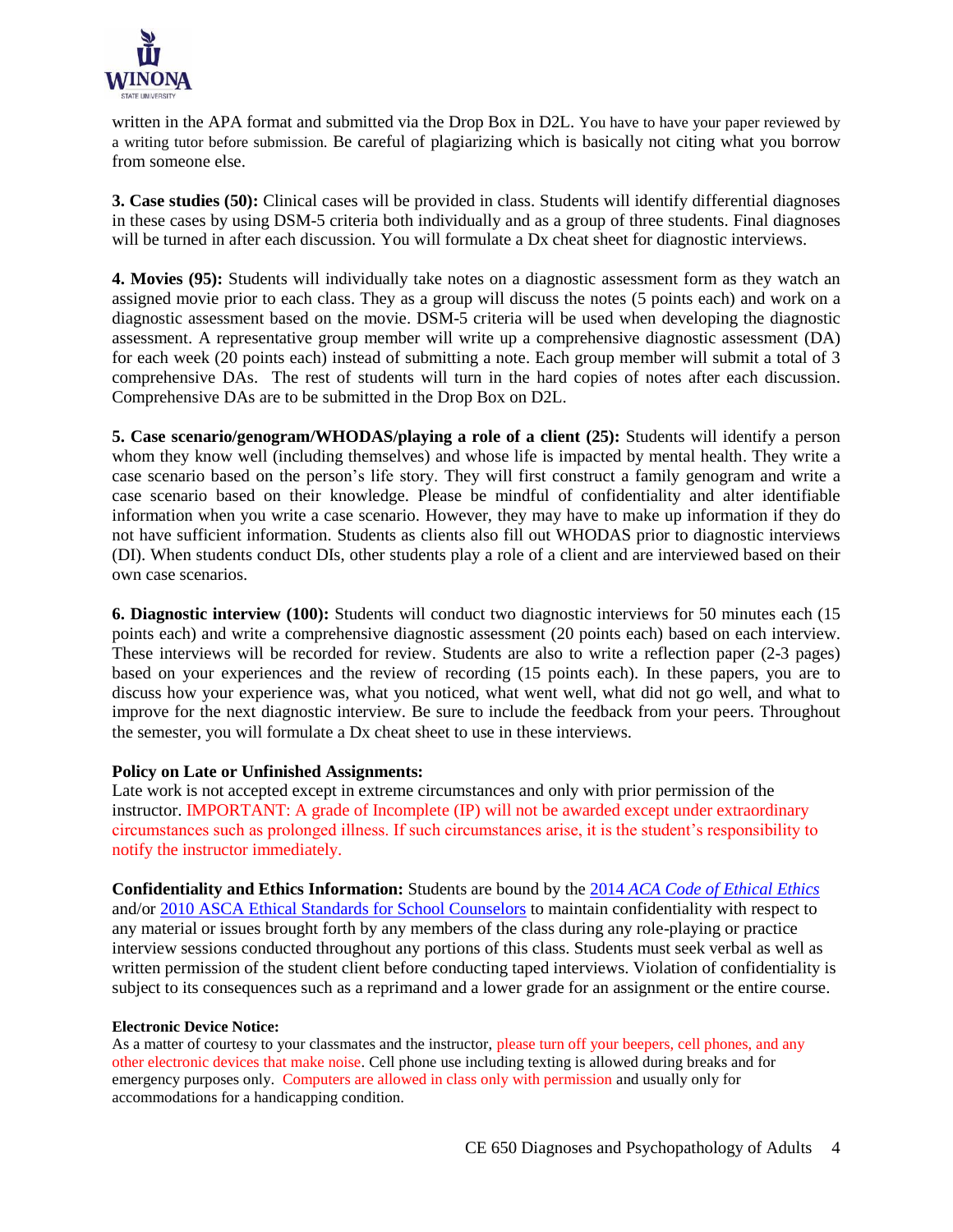

#### **University Expectations and Resources:**

Academic Integrity:The collegiate policy on plagiarism and cheating is outlined in the Student Handbook. It is your responsibility to be aware of this policy. You can also find it online at[: http://www.winona.edu/sld/academicintegrity.asp.](http://www.winona.edu/sld/academicintegrity.asp)

Accommodations: According to Section 504 of the Rehabilitation Act of 1973, students with disabilities have the right to receive necessary reasonable accommodations and support services to allow equal access at Winona State University. If you have a disability that requires accommodations, you are eligible for support through access services, found a[t http://www.winona.edu/accessservices/gettingstarted.asp.](http://www.winona.edu/accessservices/gettingstarted.asp)

Commitment To Inclusive Excellence: WSU recognizes that our individual differences can deepen our understanding of one another and the world around us, rather than divide us. In this class, people of all ethnicities, genders and gender identities, religions, ages, sexual orientations, disabilities, socioeconomic backgrounds, regions, and nationalities are strongly encouraged to share their rich array of perspectives and experiences. If you feel your differences may in some way isolate you from WSU's community or if you have a need of any specific accommodations, please speak with the instructor early in the semester about your concerns and what we can do together to help you become an active and engaged member of our class and community. Campus resources for students: [http://www.winona.edu/diversity/estatement.asp.](http://www.winona.edu/diversity/estatement.asp)

#### **Graduate Student Resources:**

General Information: Academic calendar, forms and other procedures for graduate students can be found at <http://www.winona.edu/gradstudies/currentstudents.asp>

WSU-Rochester Student & Campus Services, UCR Room SS128, 285-7100, [\(www.winona.edu/rochester/\)](http://www.winona.edu/rochester/) :

- RCTC Counseling Center, UCR Room SS133; 285-7260 [\(www.rctc.edu/counseling\\_career\\_center/\)](http://www.rctc.edu/counseling_career_center/)
- UCR Learning Center, UCR Room AT306; 285-7182

Counseling Services : Graduate school can be very stressful. Counselors are available in Winona and through partnership with RCTC on the UCR campus to help you with a wide range of difficulties. WSU counselors in Winona are located in the Integrated Wellness Complex 222 and they can be reached at 457-5330. The RCTC Counseling Center is located in SS 133 and can be reached at 285- 7260.

Other Support Services: WSU-Rochester Student & Campus Services Office and the WSU Inclusion and Diversity Office are dedicated to helping students of all races, ethnicities, economic backgrounds, nationalities, and sexual orientations. They offer tutoring and a wide range of other resources. The WSU-R Student & Campus Services Office is located in Room SS128 on the UCR campus and can be reached at 285-7100. The WSU Inclusion and Diversity Office is in Kryzsko Commons Room 122, and they can be reached at 457-5595. Information about the *KEAP Center*, dedicated to supporting diversity on campus, can be found here: http://www.winona.edu/diversity/22.asp.

- *UCR Learning Center -Rochester*-For help with writing and the development of papers on the WSU-Rochester campus, contact personnel in AT306 or call 285-7182.
- *Writing Center - Winona:*The Writing Center offers free, individualized instruction in all forms and disciplines during any stage of writing, reading, or research. Call 507.457.5505 for an appointment. Walk-ins also welcome.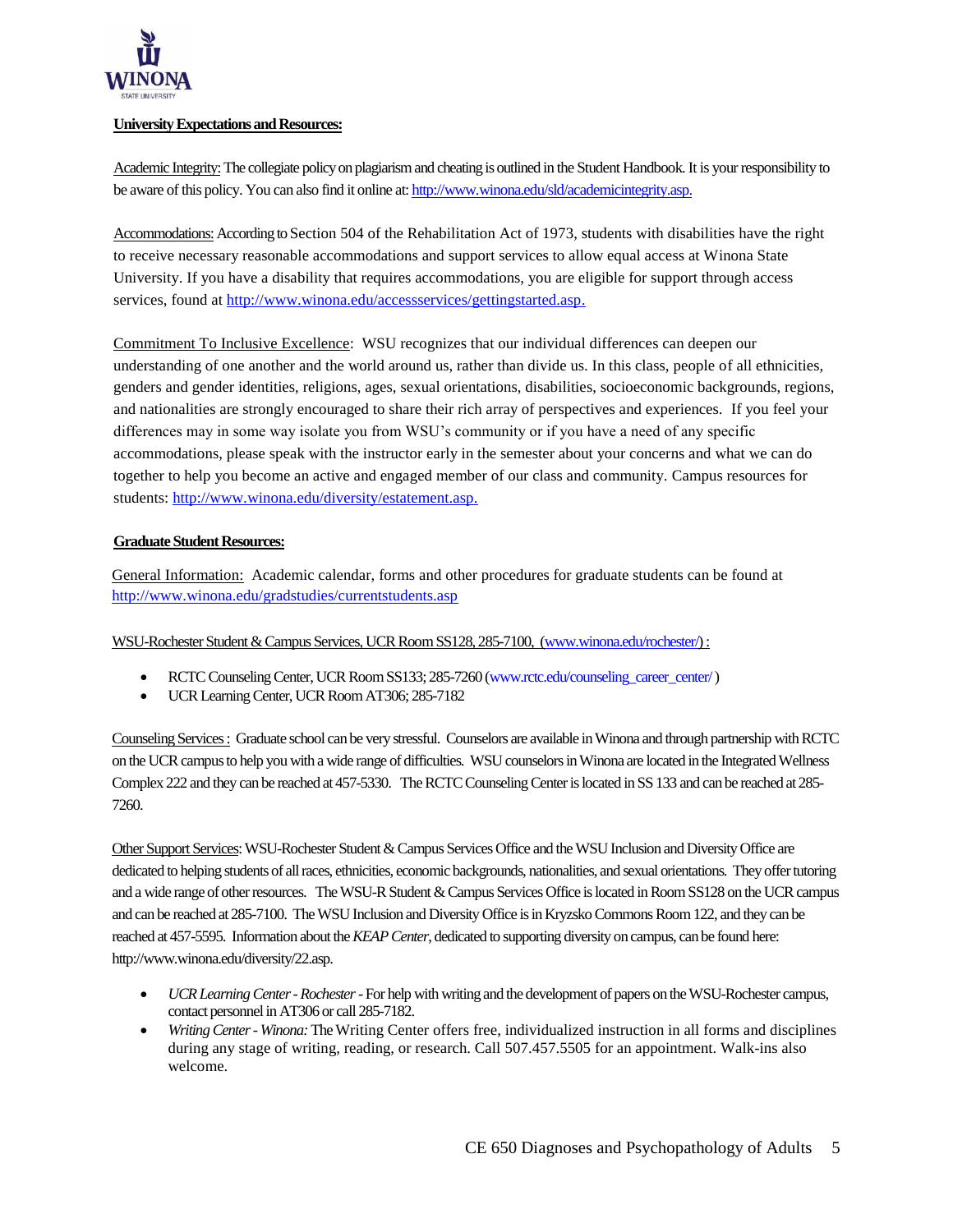

Student Grievances: Students are encouraged to speak directly with instructors when concerns arise. When issues cannot be resolved between the student and the instructor, students have the right to due process. Such complaint procedures are available online at: <http://www.winona.edu/sld/studentgrievance.asp>

#### **Evaluation**

| #              | <b>Assignment</b>                                                 | <b>Related Scoring Rubric</b> | <b>Points Possible</b>      |
|----------------|-------------------------------------------------------------------|-------------------------------|-----------------------------|
| 1              | Attendance and Participation                                      | 1                             | 14(1x14)                    |
| $\overline{2}$ | <b>Journal Article Critiques</b>                                  | $\overline{2}$                | 11(11x1)                    |
| 3              | Case studies $(+$ discussion)                                     | 3                             | 50(5x10)                    |
| $\overline{4}$ | DAs on movies $(+$ discussion)                                    | $\overline{4}$                | $95(20x3+5x7)$              |
| 5              | Case Scenario (+ genogram +<br>$WHODAS + role playing)$           | 5                             | $30(10+5+5+5x2)$            |
| 6              | Diagnostic Interview $(+ DA +$<br>review/reflection of recording) | 6                             | 100(50x2)<br>$*50=15+20+15$ |
| Total          |                                                                   |                               | 300                         |

## **Scoring Rubrics**

1. Attendance and Participation (14)

|                                                       | $\overline{\nabla}$                                                                                                     | $\overline{\nabla}$                                                                                                                                                                               | $\overline{\nabla}$                                                                                                                                                                            | ᇦ                                                                                                                                                                                                                  |
|-------------------------------------------------------|-------------------------------------------------------------------------------------------------------------------------|---------------------------------------------------------------------------------------------------------------------------------------------------------------------------------------------------|------------------------------------------------------------------------------------------------------------------------------------------------------------------------------------------------|--------------------------------------------------------------------------------------------------------------------------------------------------------------------------------------------------------------------|
| <b>Criteria</b>                                       | <b>Extinguished</b>                                                                                                     | <b>Proficient</b>                                                                                                                                                                                 | <b>Basic</b>                                                                                                                                                                                   | <b>Non-Performance</b>                                                                                                                                                                                             |
| $\P$ Individual<br><b>Participation</b>               | Regularly asks<br>questions or gives<br>responses that<br>indicate<br>reflection and<br>knowledge of<br>class material. | Occasionally asks<br>questions or gives<br>responses that<br>indication reflection,<br>some knowledge of<br>class material.                                                                       | Rarely asks questions<br>or gives responses<br>that indicate<br>familiarity with class<br>material.                                                                                            | Does not ask questions<br>or give responses that<br>indicate familiarity<br>with topics for class.                                                                                                                 |
| $\overline{\mathbf{G}}$ Group<br><b>Participation</b> | Usually actively<br>participates in<br>small group<br>activities.                                                       | Reluctantly<br>participates in small<br>group activities.                                                                                                                                         | Rarely participates in<br>small group<br>activities.                                                                                                                                           | Does not participate in<br>small group activities.                                                                                                                                                                 |
|                                                       | Attends every<br>class. Is always on<br><b>■Attendance time and stays</b><br>until the end of<br>class.                 | Misses one class,<br>turns in make up<br>paper that reflects<br>analysis, synthesis<br>and evaluation of<br>subject matter. Is<br>usually on time and<br>usually stays until<br>the end of class. | Misses more than<br>one class; makes up<br>classes by writing a<br>paper with an<br>analysis, synthesis<br>and evaluation of<br>subject matter.<br>Occasionally comes<br>late or leaves early. | Misses more than one<br>class; does not make up<br>missed classes with a<br>paper that indicates<br>analysis, synthesis and<br>evaluation of subject<br>matter. Frequently<br>comes late or leaves<br>class early. |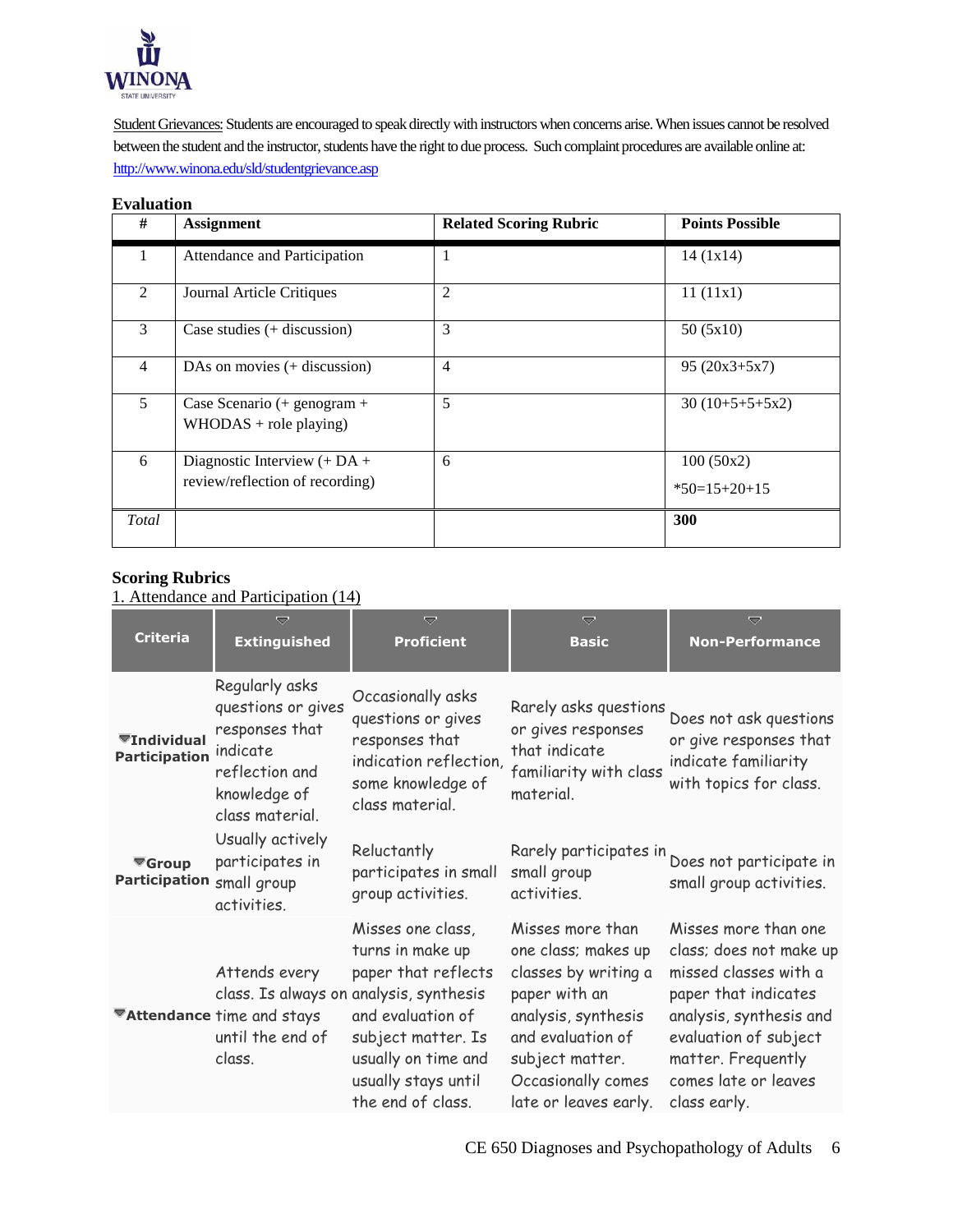

| <b>Overall Score</b> | <b>Extinguished</b> | <b>Proficient</b> | <b>Basic</b> | <b>Non-Performance</b> |
|----------------------|---------------------|-------------------|--------------|------------------------|
|                      | $14 - 15$           | 12 or more        | 10.5 or more | 9 or less              |
|                      |                     |                   |              |                        |

# 2. Journal Article Critiques (11 points)

| <b>Criteria</b>                                                     | ᇦ<br><b>Extinguished</b><br>$>4.5$ points                      | ▽<br><b>Proficient</b><br>>4 points                                             | ᇦ<br><b>Basic</b><br>$>3.5$ point                                                     | ▽<br><b>Non-Performance</b><br>0-3 points                                         |
|---------------------------------------------------------------------|----------------------------------------------------------------|---------------------------------------------------------------------------------|---------------------------------------------------------------------------------------|-----------------------------------------------------------------------------------|
| <b>APA Style</b>                                                    | Less than 2 errors                                             | Less than 4 errors                                                              | Less than 6 errors                                                                    | More than 7 errors                                                                |
| $\nabla$ Relevance<br>to Class                                      | Clearly relevant.                                              | Somewhat relevant                                                               | Vaguely relevant.                                                                     | Not relevant.                                                                     |
| $\blacktriangledown$ Article<br><b>Summary</b>                      | Well articulated in<br>student's own words.                    | Fairly well articulated Somewhat well<br>in student's own<br>words.             | articulated; some<br>"foreign" vocabulary.                                            | Extensive vocabulary<br>repeated from article;<br>student's words not<br>evident. |
| $\nabla$ Pros and<br>Cons of<br><b>Article</b>                      | Pros and cons<br>present; well stated<br>and well thought out. | Pros and cons<br>present; fairly well<br>stated and fairly well<br>thought out. | Either pros or cons<br>missing; fairly well<br>stated and fairly well<br>thought out. | Either pros or cons<br>missing; poorly stated.                                    |
| $\blacktriangledown$ Student<br><b>Opinion of</b><br><b>Article</b> | Thoughtful and well<br>articulated.                            | Somewhat thought<br>out or poorly<br>articulated.                               | Either poorly thought<br>out or poorly<br>articulated.                                | Poorly thought out and<br>poorly articulated; or<br>completely missing.           |
| <b>Overall Score</b>                                                | <b>Extinguished</b><br>13.5 or more                            | <b>Proficient</b><br>12 or more                                                 | <b>Basic</b><br>10.5 or more                                                          | <b>Non-Performance</b><br>9 or less                                               |

# 3. Case Studies (50: 5 x10)

| <b>Presentation</b>                                | ≂<br><b>Extinguished</b><br>4.5 points                         | ≂<br><b>Proficient</b><br>4 points                                 | ▽<br><b>Basic</b><br>3.5 points                                       | ≂<br><b>Non-Performance</b><br>0-3 points                           |
|----------------------------------------------------|----------------------------------------------------------------|--------------------------------------------------------------------|-----------------------------------------------------------------------|---------------------------------------------------------------------|
| <b>▼Discussion of</b><br>Sx and<br>differential Dx | Thorough and<br>comprehensive                                  | Perceive and<br>identify most of Sx<br>and some<br>differential Dx | Missing some<br>important Sx and<br>differential Dx                   | Unable to identify Sx,<br>and possible Dx                           |
| <sup>₩</sup> final Dx and its<br>support           | Thoughtful and<br>appropriate due to<br>sufficient information | Seemingly<br>accurate, but there<br>may be more<br>appropriate Dx  | Missing necessary info<br>and considerations.<br>Possibly inaccurate. | Lack consideration<br>and supportive data<br>for Dx. Inappropriate. |

# 4. and 6. Diagnostic Assessment (20 x5)

| <b>Diagnostic</b><br><b>Assessment</b>                                    | ▽<br><b>Extinguished</b><br>20 points                                  | ≂<br><b>Proficient</b><br>18 points                                             | ▽<br><b>Basic</b><br>16 points                                  | ≂<br><b>Non-Performance</b><br>0 points                   |
|---------------------------------------------------------------------------|------------------------------------------------------------------------|---------------------------------------------------------------------------------|-----------------------------------------------------------------|-----------------------------------------------------------|
| $\blacktriangledown$ Symptomology<br>and Differential<br><b>Diagnosis</b> | Symptomology<br>completely fits<br>diagnostic criteria in<br>$DSM-5$ : | Symptomology<br>mostly fits diagnostic partially fits the<br>criteria in DSM-5; | Symptomology<br>diagnostic criteria in<br>the DSM-5:            | No symptoms fit the<br>diagnostic criteria<br>from DSM-5; |
|                                                                           | Differential diagnosis<br>is present and                               | Differential diagnosis<br>present, inaccurate                                   | Differential diagnosis is not present.<br>is not present or not | Differential diagnosis                                    |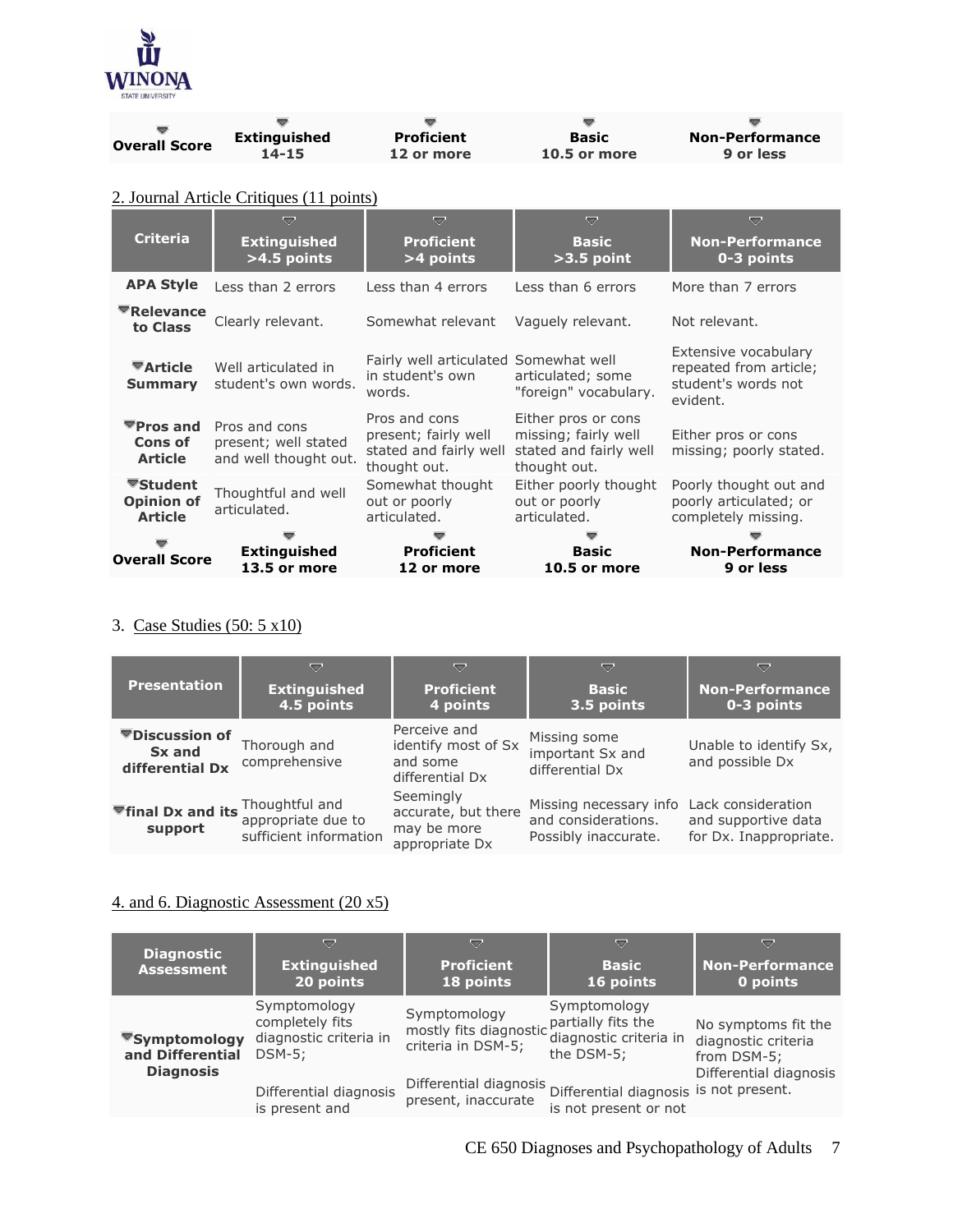

|                                                                | accurate                                                                                                                                                                                                                                                       |                                                                                                                                                         | relevant.                                                                                                                                                             |                                                                                                                                                                                                                                                                                        |
|----------------------------------------------------------------|----------------------------------------------------------------------------------------------------------------------------------------------------------------------------------------------------------------------------------------------------------------|---------------------------------------------------------------------------------------------------------------------------------------------------------|-----------------------------------------------------------------------------------------------------------------------------------------------------------------------|----------------------------------------------------------------------------------------------------------------------------------------------------------------------------------------------------------------------------------------------------------------------------------------|
| ▼History                                                       | Family of origin,<br>cultural<br>considerations,<br>current stressors,<br>other, developmental other,<br>history, losses,<br>trauma, CD, medical, history, losses,<br>psychiatric, other<br>agency involvement<br>completely present,<br>and totally accurate. | Family of origin,<br>cultural<br>considerations.<br>current stressors,<br>developmental<br>psychiatric, other<br>agency involvement<br>mostly included. | Few elments of<br>family of origin,<br>cultural<br>considerations,<br>current stressors,<br>history, losses,<br>psychiatric, other<br>agency involvement<br>included. | No elements of<br>family of origin,<br>cultural<br>considerations,<br>current stressors,<br>other, developmental other, developmental<br>history, losses,<br>trauma, CD medical, trauma, CD, medical, trauma, CD, medical,<br>psychiatric, other<br>agency involvement<br>are present. |
| <b>▼Diagnostic</b><br><b>Summary/Case</b><br>Conceptualization | Complete and<br>excellent synthesis of Good synthesis of all Fair synthesis of all<br>all elements of the                                                                                                                                                      | elements of the DA, elements of the DA.                                                                                                                 |                                                                                                                                                                       | Poor synthesis of all<br>elements of the DA.                                                                                                                                                                                                                                           |
|                                                                | DA.                                                                                                                                                                                                                                                            |                                                                                                                                                         |                                                                                                                                                                       |                                                                                                                                                                                                                                                                                        |

Grade Scale:

 $A = 300-271(91-100%)$  $B = 270-241(81-90%)$  $C = 240 - 211(71 - 80\%)$  $D = 210$  (< 70%)